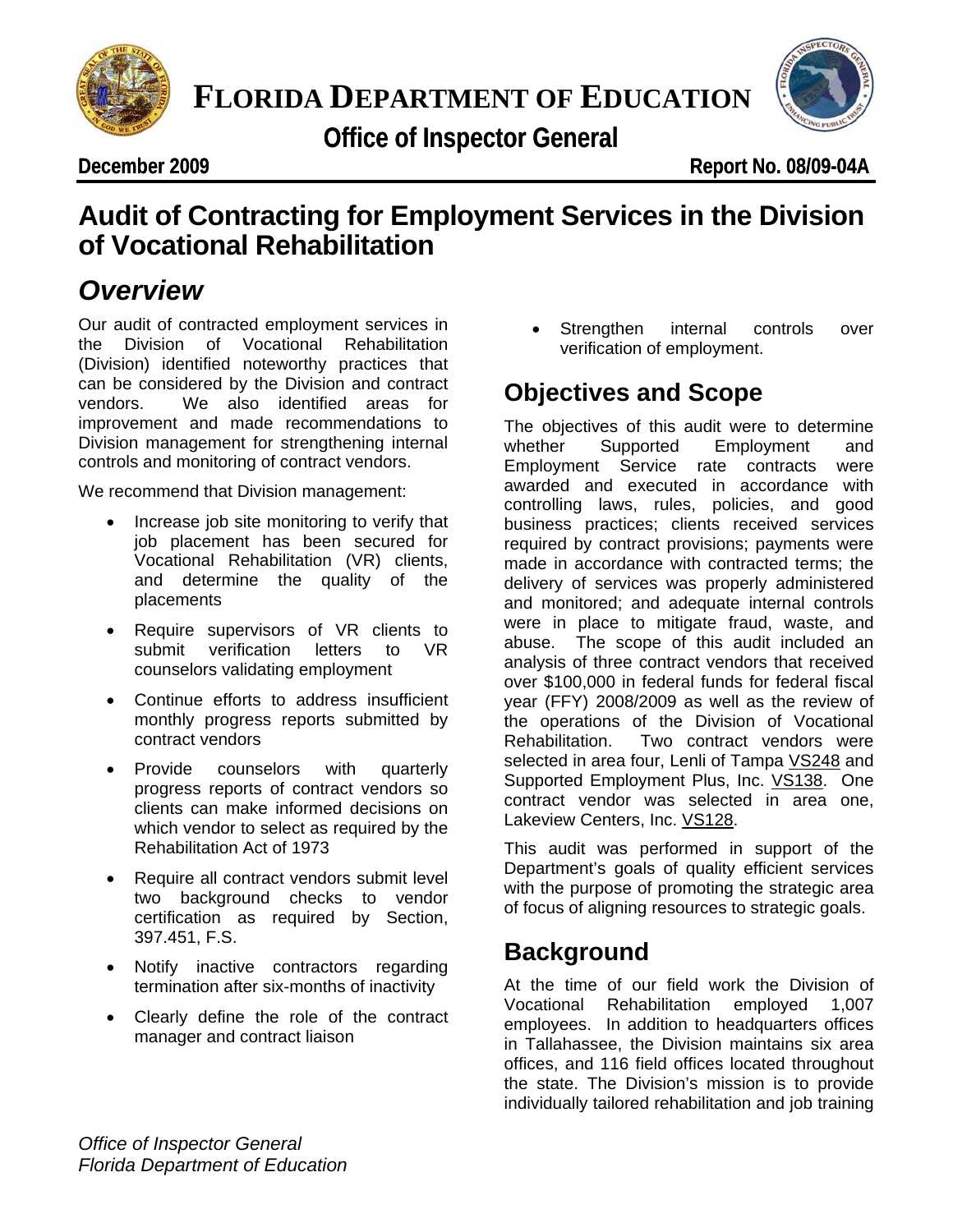services to disabled people who can overcome barriers to employment and want to work. The Division's goal is to enable clients to become self-sufficient through long-term employment. Presently, there are 187 rate contracts established by the Division. Rate contracts are paid upon completion of benchmarks set by the Division. The Supported Employment Contracts, which provide services to individuals with significant disabilities, must meet five benchmarks: Individual Career Plan; Job Placement; Job Stabilization; Transition; and 150-day Employment Outcome. The Employment Services Contracts, which provide services to individuals with less severe disabilities, must meet three benchmarks: Job Placement; 45-day Job Completion; and 90-day Job Completion. The Division is operating under an order of selection process due to resource limitations. Lenli of Tampa provides only employment services and Supported Employments Plus, Inc. and Lakeview Centers, Inc. provide employment services and supported employment services.

# **Methodology**

This audit was conducted in accordance with *The International Standards for the Professional Practice of Internal Auditing,* published by the Institute of Internal Auditors*.* The audit team achieved these audit standards by:

- Reviewing invoices submitted in the Rehabilitation Information Management System (RIMS) in order to verify whether proper invoicing occurred
- Interviewing Area Directors, Contract Liaisons, Contract Managers, VR Counselors, Vendor Personnel, and other VR and vendor staff
- Conducting staff surveys and observing desktop procedures and internal controls
- Researching and reviewing applicable statues, rules, manuals and procedures
- Examining invoices submitted by three selected contract vendors for Federal Fiscal Year (FFY) 2008/2009
- Confirming whether monthly progress reports were provided in a timely manner in accordance with the contract
- Reviewing the content of the monthly progress reports to verify that the client was provided supervision by the contractor job coach
- Verifying whether vendor personnel were certified and whether quarterly reports were submitted to the Division listing all new, current, and terminated employees
- Comparing invoices with client's Individual Plan of Employment (IPE) to confirm whether services were adequately provided and aligned with the client's employment goal
- Evaluating whether clients were able to make informed decision on the selection of a vendor in accordance with the Rehabilitation Act of 1973
- Testing controls to verify that deliverables were met under the rate contract provisions
- Conducting on-site job visits to verify placements, interview supervisors, and observe whether placement was in an integrated employment setting
- Reviewing Unemployment Insurance quarterly reports and comparing them to invoices submitted to the Division.

The basis of selection for reviewing deliverables from contract vendors was a random sample with a 95 percent confidence statistical rate and 5 percent margin of error. We reviewed 60 invoices for Supported Employment Plus, Inc., 20 invoices for Lenli of Tampa and 47 invoices for Lakeview Centers, Inc.

# **Previous Findings**

We reviewed previous audit reports conducted by the Florida Department of Education, Office of Inspector General (OIG), and the Florida Office of Program Policy Analysis and Government Accountability (OPPAGA). In 2007, OIG audit staff conducted an audit of the Division's contract procurement and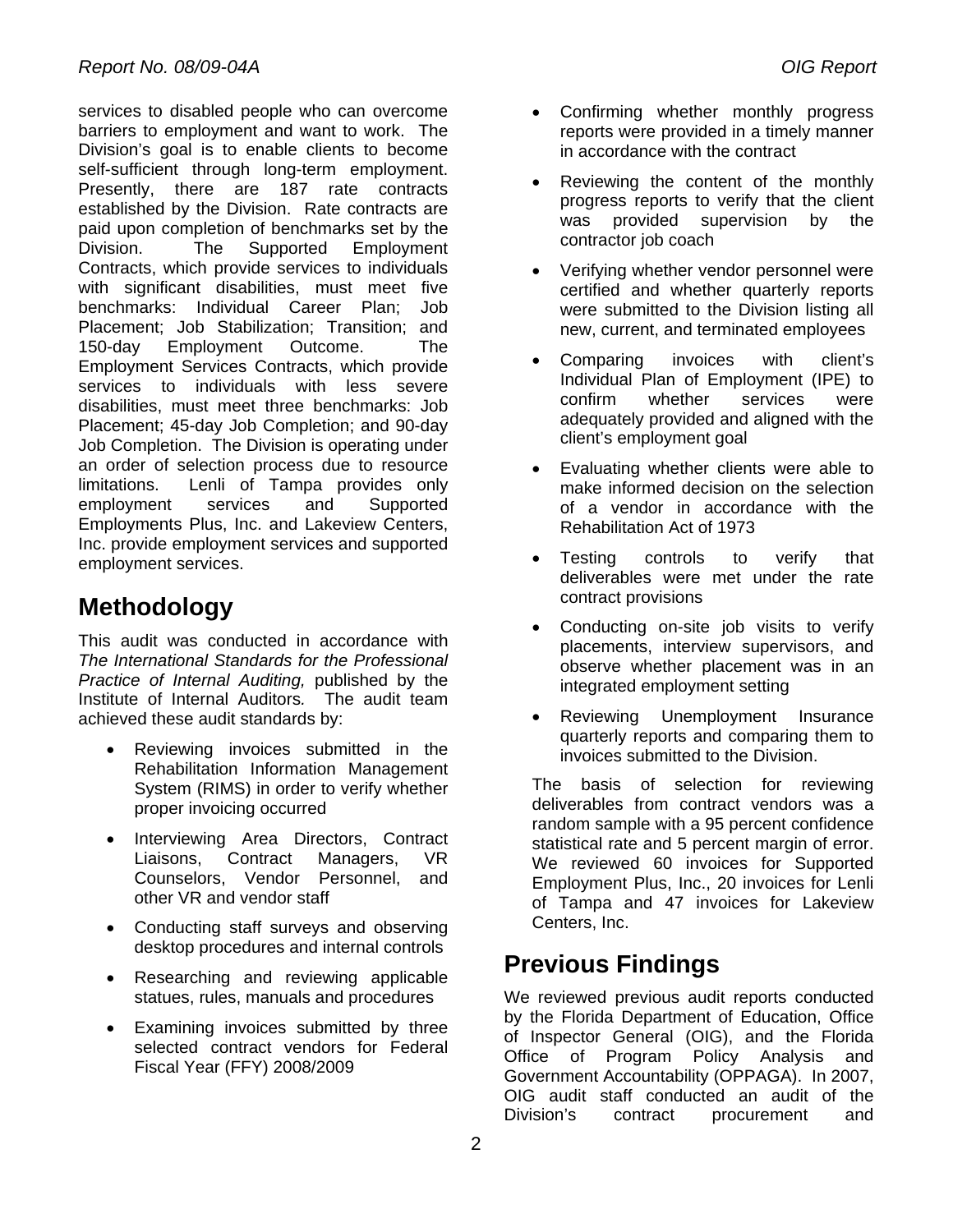management and noted deficiencies in contract monitoring, effectiveness of monitoring, the need to streamline contract administration for rate contracts, insufficient documentation supporting rate contract expenditures and payments, and contractors performing services without a contract being executed. The Division of Vocational Rehabilitation concurred that management should ensure that contracts are effectively monitored, that management should streamline contract administration of rate contracts, and should establish a process to verify contract payments, ensure all Individual Plans for Employment (IPEs) are updated to reflect correct vendor(s), and accept and approve monthly progress reports received prior to payment.

In 2007, an OPPAGA review focused on employee turnover and barriers to employment outcomes. The report noted that the Division had provided significant measures to reduce employee turnover. The Division provided targeted and team-based pay increases and implemented an employee recognition program. While this report may have impacted personnel in 2007, it was observed during our current audit that counselors are paid low salaries and turnover remains high. OIG staff surveyed counselors and other VR personnel in area one and four. On average, turnover is about twoyears with counselors earning a base pay of \$28,092.

# **Noteworthy Practices**

A number of noteworthy practices were identified during our audit. Descriptions are included below.

1)The Tallahassee headquarters office has significantly improved training of field personnel. OIG staff surveyed personnel in the field and observed that personnel are generally satisfied with the training they have received from headquarters; however, counselors indicated that they would like more courses on mental health issues.

2) Contract monitoring personnel have developed strong monitoring tools for reviewing contract vendors; however, with limited staff resources the Division has been limited on the number of vendors monitored.

3) Of the three contract vendors reviewed, we observed that Lakeview Centers, Inc. provided many best practice examples for consideration by other vendors. Lakeview Centers, Inc. provided detailed monthly client progress reports, strong disaster and recovery plans, and low rate of clients losing jobs which may be attributed to job coaches frequently monitoring job placements and providing assistance to supervisors when needed.

## **Findings and Recommendations for Improvement**

Under federal requirements the U.S. Department of Education requires the Division to monitor federal funds that have been distributed to contract vendors. The method of monitoring the funds should be risk-based, formalized and based on a combination of desk reviews, on-site visits, and other mechanisms for reviewing recipients of federal funds.

While federal funds are set aside for monitoring activities, in recent years there has been a significant limitation on the level of monitoring due to the amount of funds appropriated by the state legislature and limited legislative approval for new positions. Recruiting of qualified staff may be hindered by the lower salaries paid in state government. Currently, the Division has three contract managers to monitor six areas within the state. Each contract manager is assigned to monitor two areas. This situation has led to stretching current Division staff and limiting the amount of contracts monitored.

The primary focus of this audit was to verify employment of VR clients; observe monitoring practices of the Division; and evaluate internal controls of the Division and contract vendors. We noted the following conditions and provide recommendations to Division management for strengthening contract monitoring and Division operations.

#### **1. Inactive contracts are not terminated timely.**

At the time of our field work there were 187 active contracts in the Rehabilitation Information Management System (RIMS). Of these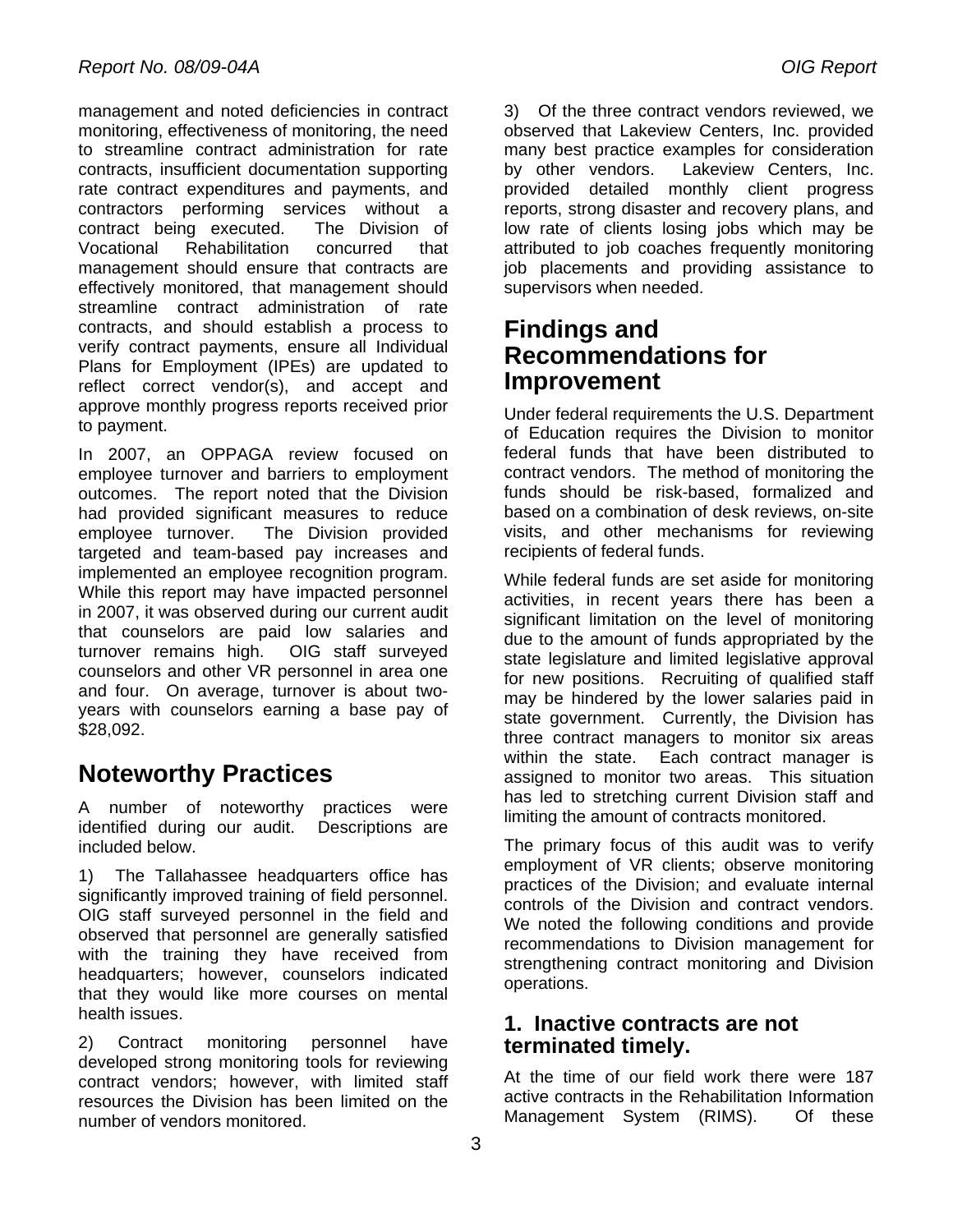contracts, 37 (20-percent) had been inactive for six-months or more. The inactive contracts have caused some confusion in the field for counselors. Section 4, Additional Terms and Conditions of the Rate Contract, states "This contract may be terminated by DOE/DVR if no referrals are accepted within a six-month period." During our audit field work we were informed that many vendors have become "inactive" due to the order of selection process and reduced economic levels causing many of them to go out of business. Due to the lack of system prompts in RIMS, contract monitoring, order of selection, and weak wording in the contract; contract managers are unaware when a contract has been inactive for six-months. As a result, counselors are making poor referrals and Division personnel are performing unnecessary administrative work.

**We recommend** the Division of Vocational Rehabilitation send notification letters to vendors notifying them of their six-months of inactivity and that the contract will be terminated after a year of inactivity. **We also recommend** that RIMS provide systems prompts to contract managers notifying them of inactive contracts.

**Management Response:** The Division of Vocational Rehabilitation currently provides RIMS updates on a monthly basis. These updates are posted to the VR INET on the first Monday of each month and include all changes in vendor status. This status includes, but is not limited to, the status of Rate Contract Providers. The VR INET is accessible to all VR staff. throughout the State. Additionally, it is current protocol for all Contract Managers to notify the Area Contract Liaisons of new and terminating contracts. This notification is typically done via email.

In addition to these notifications that are already in place, the Contract Section will implement a Contractor Status Check when a six-month period has passed in which there was no contract activity. The status check will consist of a letter requesting response from the contractor as to whether or not continuing to contract with the Division is desired, as well as the identification of any issues/problems they feel are impeding their providing of service. The

letter will also include information on outreach to the Field Offices within their area of service. Implementation of this status check letter is targeted for January 31, 2010.

#### **2. VR clients have had limited information to make informed decisions on which vendor to select for employment services.**

As required by the Rehabilitation Act of 1973, clients should have access to information to make an informed choice on which vendor to select for employment and supported employment services. We asked counselors in areas one and four: 1) how clients are counseled on which vendor to select for employment services; and 2) whether a vendor progress report that you provide to the client assist you in advising the client in selecting a vendor. After receiving 28 survey results from area four counselors and interviewing two counselors in area one and two counselors in area four it appears that clients are being provided limited information on making informed decisions on which vendor to select for employment and supported employment services. Based on the survey results, counselors are advising clients on selecting vendors based on familiarity with vendor, distance from client's home, and consumer needs (i.e. mental health issues), rather than allowing the client to make an informed decision on which vendor to select.

To assist clients on making an independent informed decision **we recommend** that the Division develop a quarterly progress report on each vendor. The quarterly progress report should include vendor name, success and duration of employment, specialization of vendor services (e.g. mental health issues) and number of clients currently being provided services. This report should be made available to all VR clients.

**Management Response:** Currently, VR Counselors provide customers with information on the contractors available to them for the service(s) for which they are being referred. The Division concurs with the recommendation of a quarterly performance report on contractors;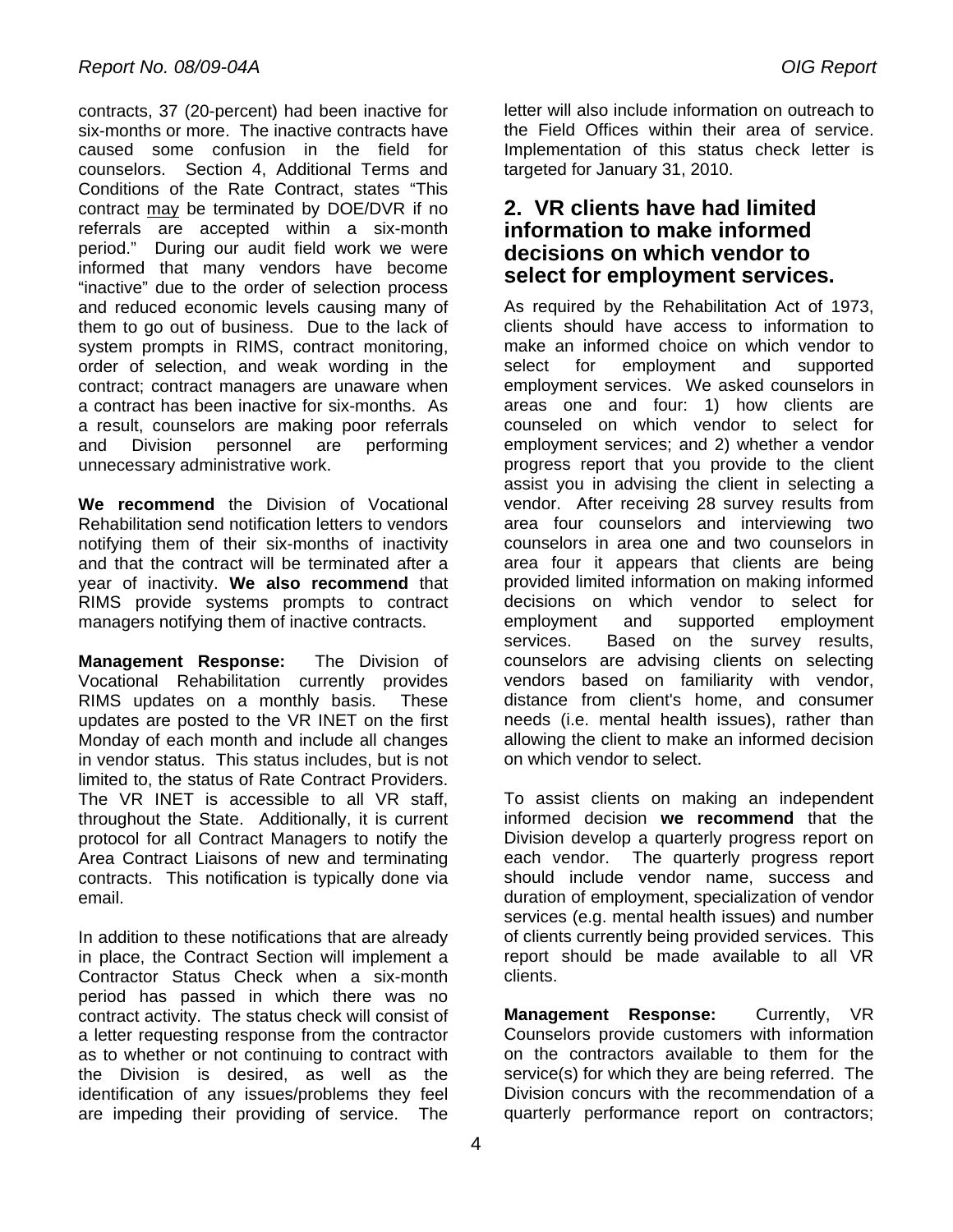however, given the breadth of such a project coupled with the current staff workloads it is unlikely that the Division will have the staff capacity to implement this recommendation in the next year. The implementation of such a project will be brought to the DVR Senior Management Team.

#### **3. Vendor certification should require level two background checks on all vendor personnel assisting VR clients.**

As a requirement of vocational rehabilitation services, all vendors and their employees are required to be certified by the Division. Vendors must sign attestations stating they are a 501 (c) 3 not-for-profit organization and are certified to work with vocational rehabilitation clients and have completed the required education or field experience to place individuals with disabilities into the workforce. We examined current vendor certification requirements and found that vendor certification requires only a level one background check on vendor personnel. According to section 397.451, F.S., all service provider personnel who have direct contact with children receiving services or with adults who are developmentally disabled receiving services are subject to level two background screening as provided under chapter 435, F.S. The Division is ultimately responsible for the protection of clients and should verify that all vendor staff working with VR clients have completed level two background checks.

**We recommend** the Division consult with the Director of Administrative Services to determine the best process for obtaining verification of level two background checks on vendor staff.

**Management Response:** This finding will require further discussion with the Department. The F.S. referenced is specific to "…*children and individuals with Developmental Disabilities*." While there are Rate Contract Providers that serve individuals with Developmental Disabilities, but not all of the Division's Rate Contractors provide services to individuals with Developmental Disabilities. For this reason, there is concern that the Division (and Department) does not have the statutory

authority to require the level two background screening for contractors.

**OIG Comment:** We realize that there may not be a simple answer to this issue but we believe it is in the best interests of vulnerable clients and the Department. We encourage the Division to pursue the topic with the appropriate parties

#### **4. Vendor certification should require source documents for approval of vendor services.**

After reviewing vendor certification requirements, it appears that source documents are not required for approval of vendor services. While vendor services require attestation for the omitted source documents, vendors are not always completing the attestations. During this audit it was observed that one vendor did not complete background checks on personnel until they were notified they were being audited, and another vendor had one employee with an expired car insurance record. As a result of vendors falsifying attestations, a liability has been created for the Department.

**We recommend** requiring all vendors to submit the following source documents at the time of application: copy of 501 (c) 3 not-for-profit status, copies of valid driver's license for all employees, and a copy of valid car insurance which includes insuring passengers being transported by the vendor.

**Management Response:** The Vendor Certification Unit (VC) will begin requiring source documentation on all new contractors. Additionally, the VC unit will begin collecting source documentation on existing contractors, with all documentation received prior to the end of the current contract period, September 30, 2011.

### **5. The role of the Contract Manager and Contract Liaison need to be clearly defined.**

Based on interviews with the Contract Manager and Contract Liaisons in areas one and four, we determined there is some confusion on job responsibilities. The roles and responsibilities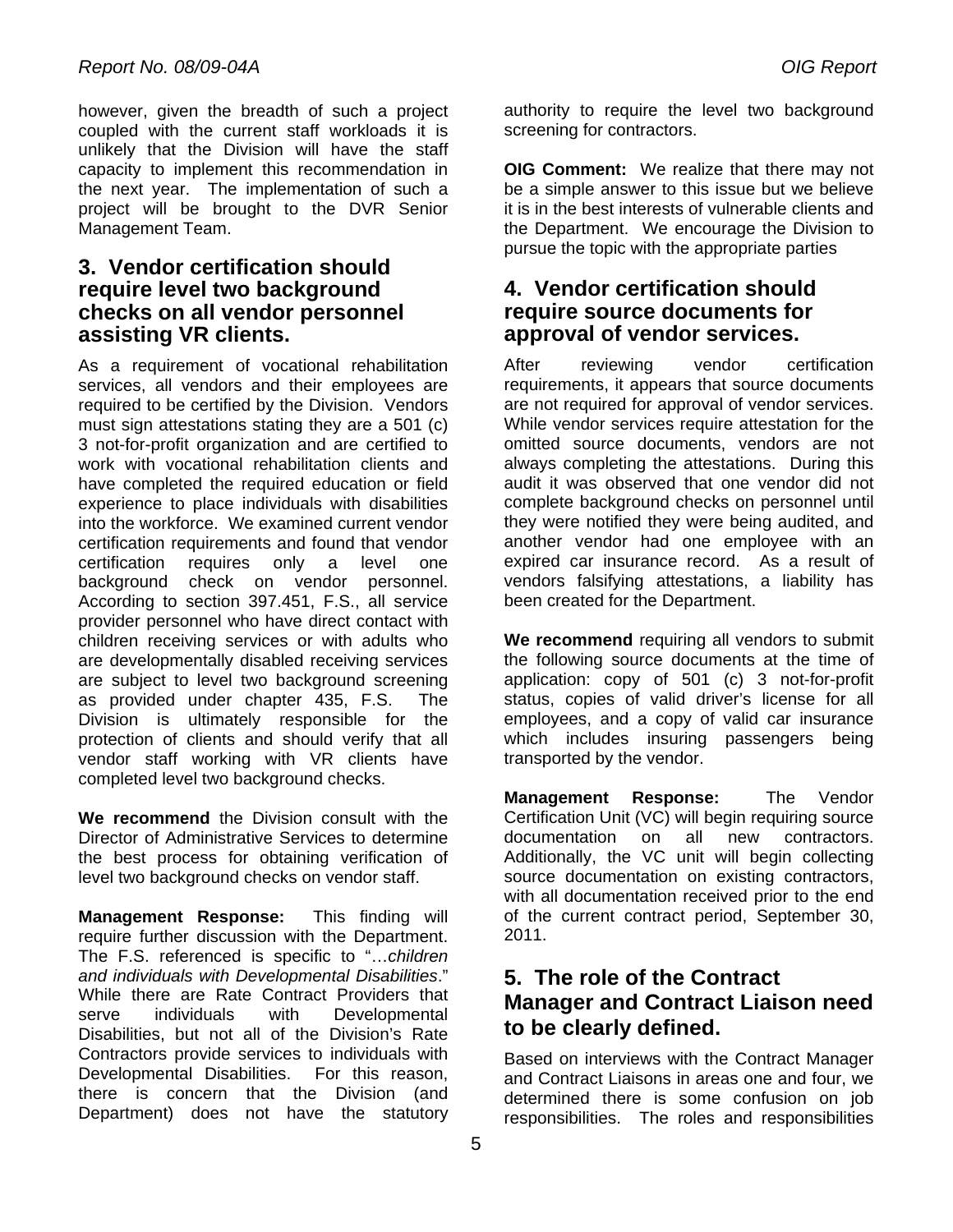are not defined in the contract for the Contract Manager and Contract Liaison. The Standard Terms and Conditions of the contract should be clearly defined within the contract. Due to unclear job responsibilities, the Contract Manager and Contract Liaison may be unsure of critical job functions.

**We recommend** the Division provide written policies and procedures to the Contract Manager and Contract Liaison regarding job responsibilities. **We also recommend** the Division amend Attachment C of the contract to include job responsibilities of the Contract Manager and Contract Liaison.

**Management Response:** The role of the Contract Manager and Contract Liaison has previously been addressed through face-to-face training, meetings with the Area Directors, and informational sheets sent via e-mail at the Contract Section and Field Services levels, including the revision of position descriptions. Additionally, a Contract Manager and Contract Liaison meeting has been scheduled for January 12, 2010. Role clarification will be included as an agenda topic. The current Rate Contract does include language addressing the role of the Contract Manager. Additional language will be included in order to clarify the roles and responsibilities as they relate to the contractor as the contract is between the Division and the Contractor. The additional language will be added to the *DVR Agrees To* section of the contract as opposed to attachment C. The targeted completion date of the contract amendment is February 28, 2010.

### **6. The content provided in the Monthly Progress Reports by vendors is inconsistent ranging from minimal to comprehensive.**

We reviewed Supported Employment Plus, Inc., Lenli of Tampa and Lakeview Centers, Inc. file records, interviewed vendor and Division staff, and determined that the content provided in the monthly client progress reports varies significantly. Lakeview Centers, Inc. monthly progress reports should be used as a best practice example for other vendors to follow.

Lakeview Centers, Inc. job coaches provided detailed notes on meetings with clients, job site visits and discussions with supervisors. While the Division has provided a template to vendors to complete monthly client progress reports it appears vendors do not understand what content must be provided in the reports; and the Division does not require vendors to submit detailed reports.

**We recommend** the Division clearly define what level of detail should be included in the reports, provide written guidelines to vendors, and not accept insufficient monthly progress reports.

**Management Response:** A description and example of an adequate Monthly Progress Report is currently being developed and will be disseminated to all Contractors and Field Staff and will be made available on the VR INET and the Division's Website, rehabworks.org. Additionally, the example will be provided to all DVR Supervisors during the Statewide Supervisor Training January 12-14, 2010.

### **7. Internal controls for verification of employment are weak.**

Our interviews of VR personnel and vendors in areas one and four as well as reviews of Notification of Approval (NOA) forms, Unemployment Insurance (UI) forms, and Monthly Progress Reports determined that the internal controls for verification of employment are weak.

In area four, we reviewed 60 invoices for Supported Employment Plus, Inc. and were unable to verify 10 percent of the invoices after reviewing UI forms, NOAs, Monthly Progress Reports and contacting employers directly. We also reviewed 20 invoices for Lenli of Tampa and questioned 25 percent of the invoices as the placements were in a non-integrated work setting. The process of submitting NOAs to VR counselors is being followed but the controls that are in place are insufficient for independently verifying employment. As a result, the Division is approving benchmark payments without consistent verification of employment. In area one, we reviewed 47 invoices of Lakeview Centers, Inc. and were able to verify 100% of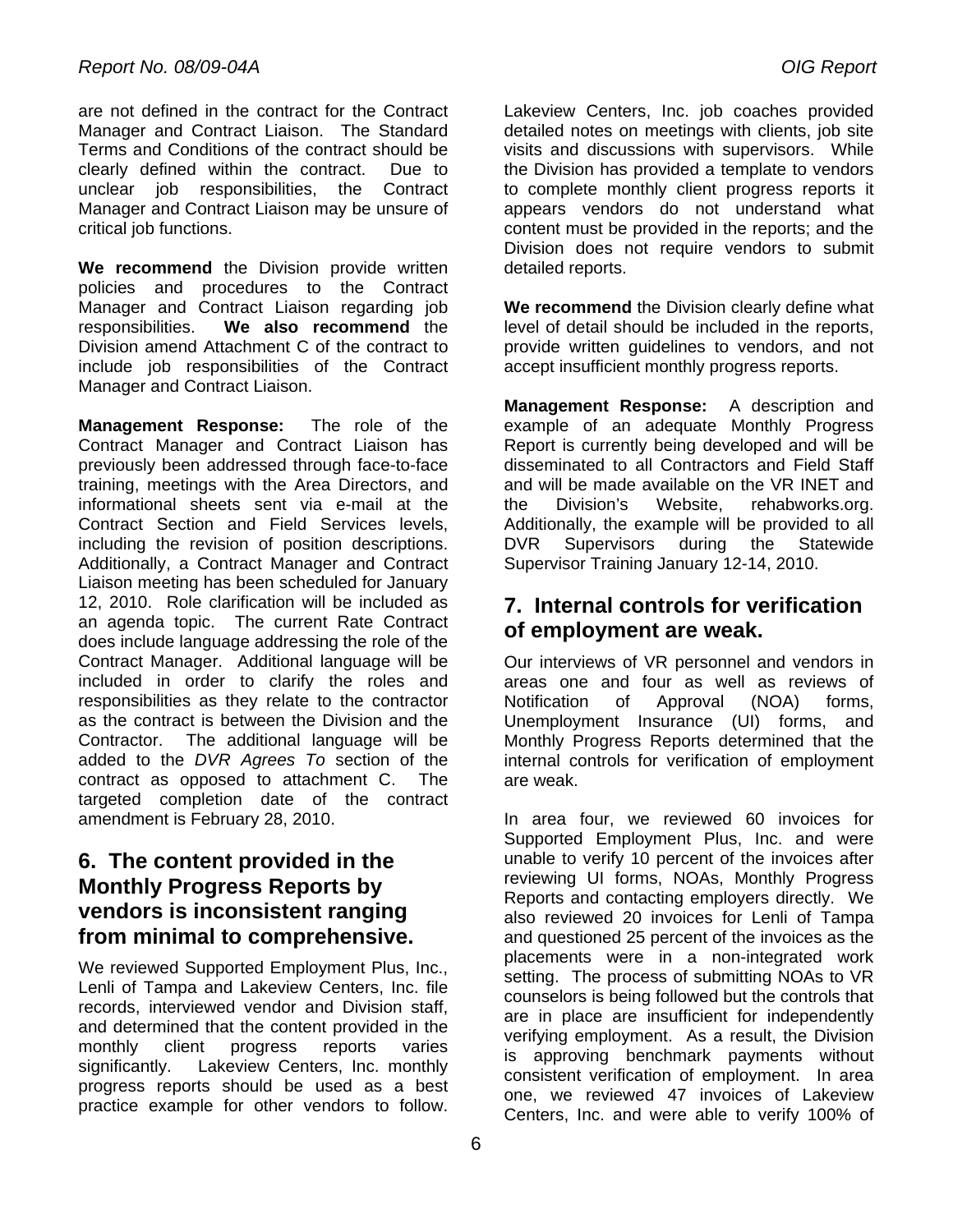the invoices noting that Lakeview Centers, Inc. should be used as a best practice example for vendors.

**We recommend** the Division require vendors to request employers of clients to certify, in writing, client employment, pay rate, and average weekly work hours. The employer letter should be included with each NOA for submission of benchmark payment. **We also recommend** that the Division review on a quarterly basis the UI Quarterly Filings that are submitted to the Florida Department of Revenue to confirm placement for each client. If any discrepancies exist between the NOA and UI Quarterly Filing the contract liaison or job counselor should follow up with a job site visit to verify employment.

**Management Response:** The Division will begin utilizing its call center to make telephone contact with customers in order to verify place of employment, hours worked per week, and hourly wage. A random sample of customers employed will be extracted from the Division's Rehabilitation Information Management System (RIMS) on a monthly basis in order to provide the call center staff with the customer names. The RIMS extract will include customers from each of the six DVR Areas and be representative of all contract benchmarks. Training will be provided to the call center staff and a questionnaire developed to assist with the calls. The completed questionnaires will be provided to the appropriate contract managers for any necessary follow-up and for inclusion in the contract files. The verification telephone calls will begin prior to January 31, 2010.

### **8. DVR should proceed with plans for a digital imaging and storage document system for all client and vendor files.**

DVR currently relies on paper files which creates operational inefficiencies through:

- Difficulty locating paperwork
- Duplication of paperwork
- Risk of losing paperwork
- Floor space required for storage
- Time consumed in accessing needed information

**We recommend** the Division implement a digital or computer based document storage and retrieval system.

**Management Response:** Currently, all executed contract documents are maintained in electronic format and accessible to all Contract staff. Additionally, the Division is currently in the process of developing a Request for Proposals (RFP) which will focus on the development of software that will accommodate electronic billing; including reports, for providers and the Division. This effort is extensive and funded with American Recovery and Reinvestment Act funds. For these reasons, the targeted date of completion is September 30, 2011.

**OIG Comment:** To clarify our observation regarding paper files, we were referring primarily to client monitoring progress reports and contract vendor certification documents. These documents are currently maintained in paper file format which creates operational inefficiencies for the Division.

# **Contract Vendor Observations**

We observed significant variation in operations of Lenli of Tampa, Supported Plus, Inc. and Lakeview Centers, Inc. All three contract vendors are 501(c) 3 non-profit community based organizations that provide services to VR clients with an array of disabilities.

Lenli of Tampa, the smallest of the three organizations, has been the most affected by the economy due to the order of selection process that has been implemented by the Division. This is a one-person entity that provides only employment services to clients in the greater Tampa area; they primarily focus on working with VR clients that have committed felonies or are transients and have had significant difficulty maintaining steady employment.

Supported Employment Plus, Inc., the second largest of the three entities audited, provides employment services and supported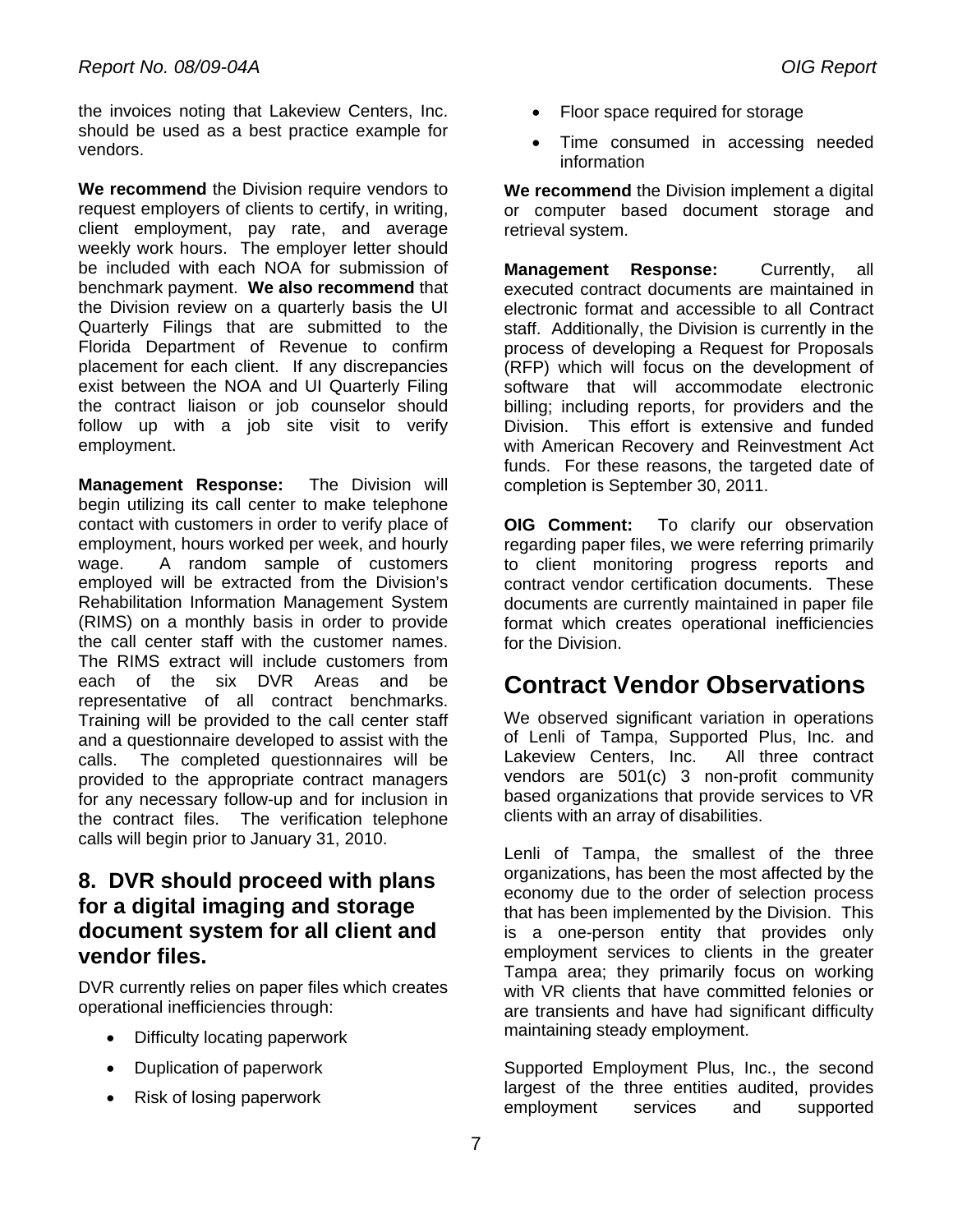employment services to clients in the Tampa and St. Petersburg area. They currently employ five job coaches that focus on working with mentally disabled VR clients.

Lakeview Centers, Inc., the largest of the three audited entities, provides an array of services to VR clients. They provide employment, supported employment and vocational evaluation services to VR clients in the Pensacola area and surrounding counties.

We evaluated these vendors to determine their compliance with the terms and conditions of the contract. We tested controls by verifying that deliverables were met under the rate contract provisions; verified employment by conducting on-site job visits; interviewed supervisors; and observed whether placements were in an integrated employment setting.

We noted the following during the audit:

- In many instances, insufficient information was reported in Monthly Progress Reports
- Questionable costs associated with inappropriate placements and lack of supporting documentation
- Weak operational controls, evidenced by depending on paper files for clients, nonexistent disaster plans, and high turnover on job placements

The aforementioned observations are intended to assist management in establishing an effective control environment that will help ensure compliance with the contract terms and conditions. These issues are discussed in greater detail below.

### **a. Insufficient information reported in Monthly Progress Reports**

Lenli of Tampa and Supported Employment Plus, Inc. provided inconsistent detail on the required client's monthly progress report. The inconsistency made it difficult to verify employment or to confirm whether the job coach was consistently monitoring the client's work placement. Lakeview Centers,

Inc. monthly progress reports should be used as a best practice example for other contract vendors to follow. The monthly progress reports provided sufficient detail to monitor job placements for VR clients. As recommended in finding six, the Division should clearly define what level of detail should be provided in the monthly progress reports, and provide additional training to contract vendors that provide insufficient monthly progress reports to Division counselors.

#### **b. Questionable costs associated with inappropriate placements and supporting documentation**

Lenli of Tampa and Supported Employment Plus, Inc. had questionable costs associated with inappropriate placements and supporting documentation. We have attached a descriptive appendix of the questionable and inappropriate placements associated with the above mentioned contractors. OIG observations are based on the following audit procedures performed:

- Examined a random sample of invoices, notification of approvals, and authorizations for billable services on VR clients referred to contractors from October 2008 through September 2009 (our sample was designed to provide a 95 percent confidence level and an error rate not exceeding 5 percent)
- Reviewed Unemployment Insurance (UI) earnings and wages reported by employers on VR clients
- Reviewed 100 percent of case files for clients that were randomly selected
- Contacted human resource personnel of client's employer to verify job placement
- Conducted on site job visits of questionable placements to verify employment
- Consulted with contractor's staff regarding job placements of clients